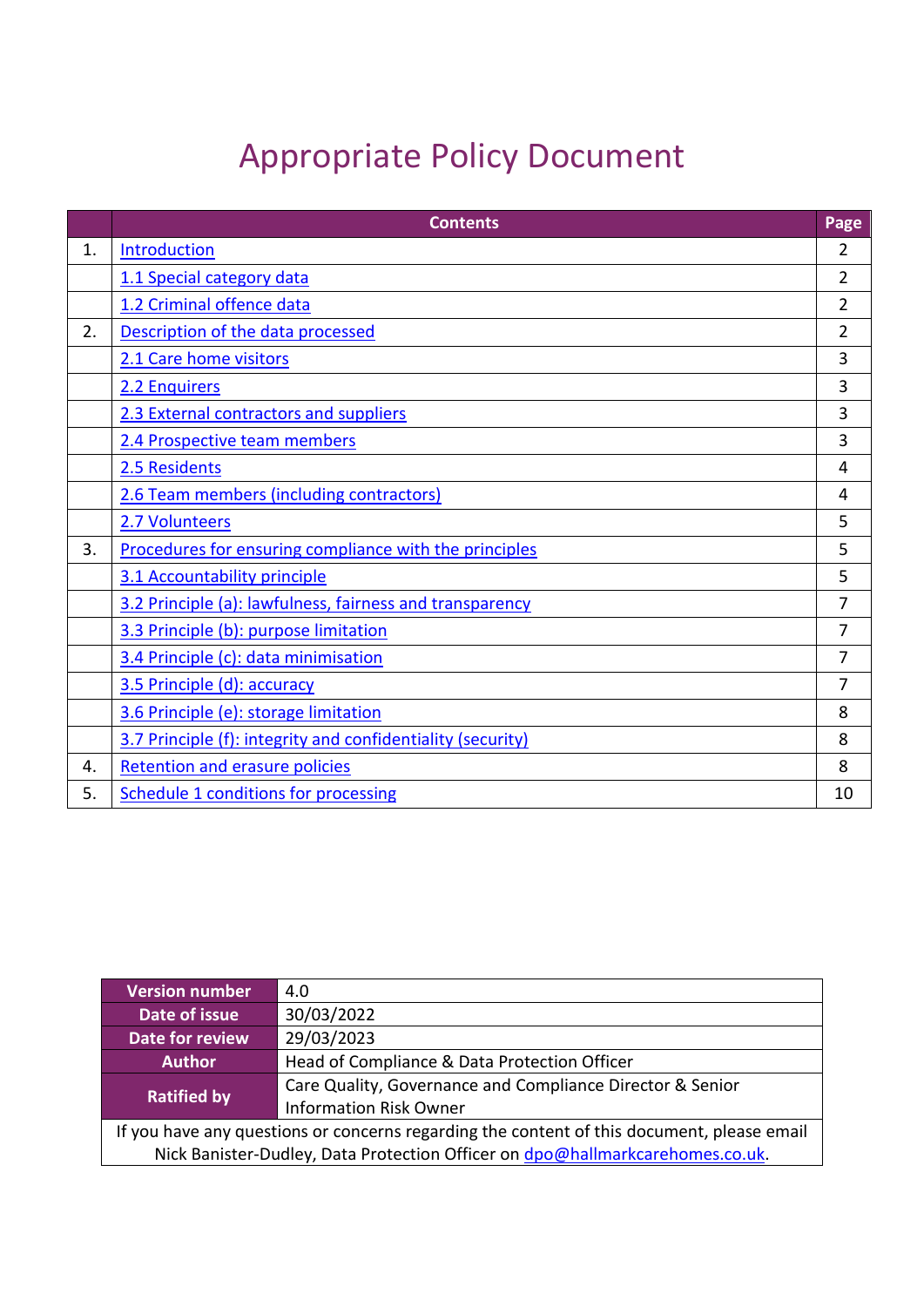

## <span id="page-1-0"></span>**1. INTRODUCTION**

The Data Protection Act 2018 (DPA 2018) outlines the requirement for an Appropriate Policy Document (APD) to be in place when processing special category and criminal offence data under certain specified conditions.

Almost all of the substantial public interest conditions in Schedule 1, Part 2 of the DPA 2018, plus the condition for processing employment, social security and social protection data, require us to have an APD in place. (in line with Schedule 1 paragraphs 1(1)(b) and 5).

This document demonstrates that the processing of special category and criminal offence data based on these specific Schedule 1 conditions is compliant with the requirements of the UK General Data Protection Regulation (UK GDPR) Article 5 principles. It also outlines our retention policies with respect to this data.

## <span id="page-1-1"></span>**1.1 Special category data**

Article 9 of the UK GDPR defines special category data as:

- personal data revealing racial or ethnic origin;
- personal data revealing political opinions;
- personal data revealing religious or philosophical beliefs;
- personal data revealing trade union membership;
- genetic data;
- biometric data (where used for identification purposes);
- data concerning health;
- data concerning a person's sex life; and
- data concerning a person's sexual orientation.

#### <span id="page-1-2"></span>**1.2 Criminal offence data**

Article 10 of the UK GDPR applies to personal data relating to criminal convictions and offences. To process criminal offence data, organisations must either:

- process the data in an official capacity; or
- meet a specific condition in Schedule 1 of the Data Protection Act 2018 and comply with the additional safeguards set out in that Act.

#### <span id="page-1-3"></span>**2. DESCRIPTION OF THE DATA PROCESSED**

Hallmark Care Homes processes special category data relating to:

- Care home visitors
- Enquirers
- External contractors and suppliers
- Prospective team members
- Residents
- Team members including contractors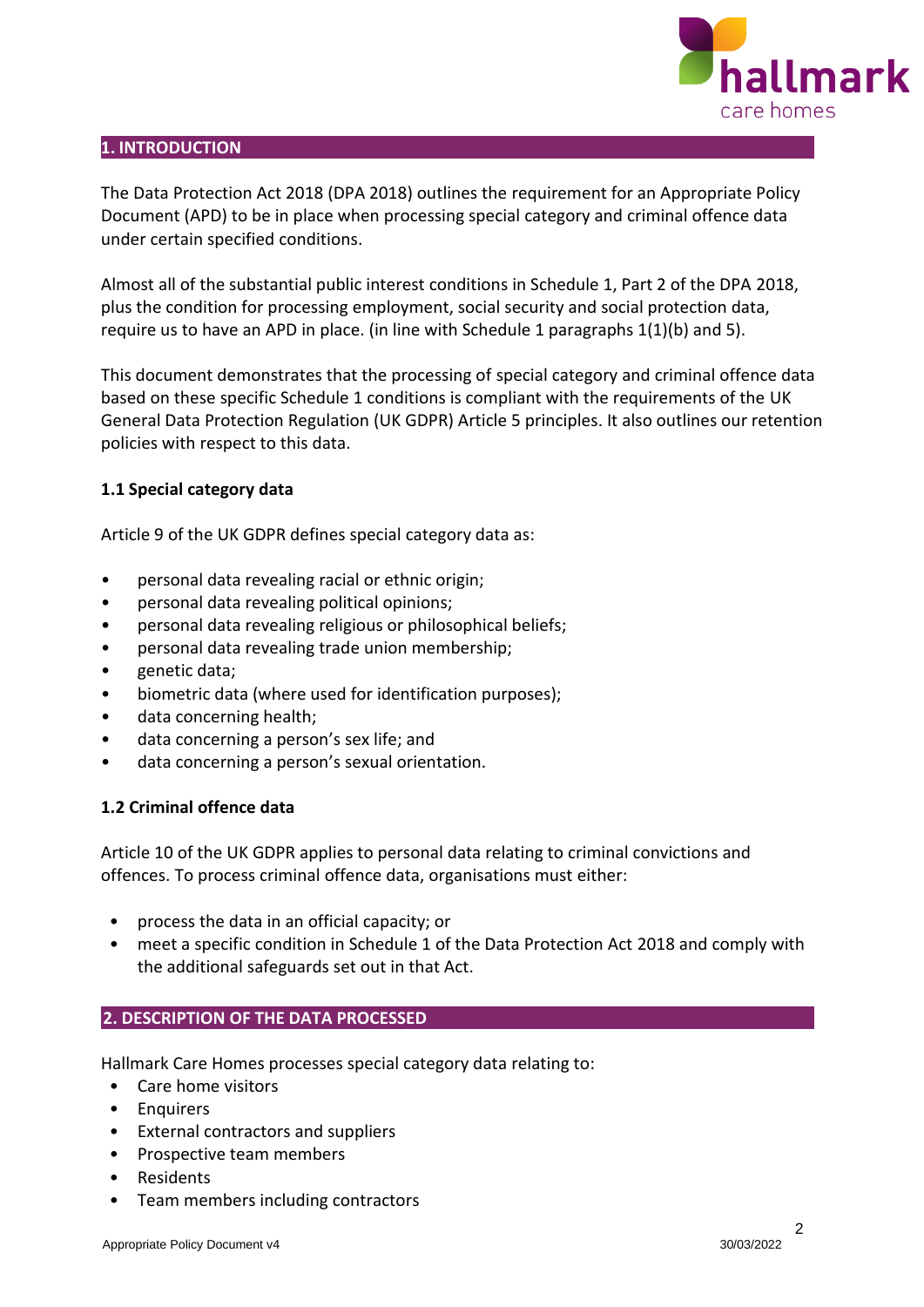

• Volunteers

We also process criminal offence data regarding our team members, internal and external contractors, and volunteers.

As required by Article 30 of the UK GDPR, Hallmark Care Homes maintains a record of our processing activities. This is reviewed annually as a minimum, or sooner if we have changed our processing activities.

Data subjects are informed of our processing activities via privacy notices/policies:

- The Privacy Notice for current team members can be accessed via the e-learning portal and the [policies page](https://www.hallmarkcarehomes.co.uk/policies/) of our website.
- The Privacy Policy for all other data subjects (prospective team members, residents, relatives, supporters, friends, suppliers, website visitors and enquirers), can be accessed via the [policies page](https://www.hallmarkcarehomes.co.uk/policies/) of our website.

# <span id="page-2-0"></span>**2.1 Care home visitors**

Due to the ongoing COVID-19 outbreak, we will take visitors' (including relatives and other care home visitors e.g. external contractors) temperatures and health information (in respect of COVID-19 test results, exposure and symptoms). We will also process data relating to any injury sustained on our premises in line with legal requirements.

#### <span id="page-2-1"></span>**2.2 Enquirers**

We process health data regarding enquirers, if they are also prospective clients. This is processed in line with health and social care legislation in England and Wales, so that we can determine whether our care services can meet your needs.

#### <span id="page-2-2"></span>**2.3 External contractors and suppliers**

In order to meet the relevant health and social care legislation, we request copies of external contractors' and suppliers' Disclosure and Barring Service (DBS) checks. These are only requested from external contractors or suppliers that conduct unsupervised work in one of the homes, to ensure resident safety.

# <span id="page-2-3"></span>**2.4 Prospective team members**

We process the special category data about our prospective team members that is necessary to fulfil our legal and contractual obligations as an employer/business. Each prospective team member completes a medical questionnaire, which helps us assess the support we need to offer in terms of their health or disabilities. Information on race and ethnicity is collected to monitor diversity within the organisation. We also collect data relating to a team member's right to work in the UK, in order to meet the relevant legislation.

In order to meet the relevant health and social care legislation, we conduct Disclosure and Barring Service (DBS) checks to get details on any criminal convictions.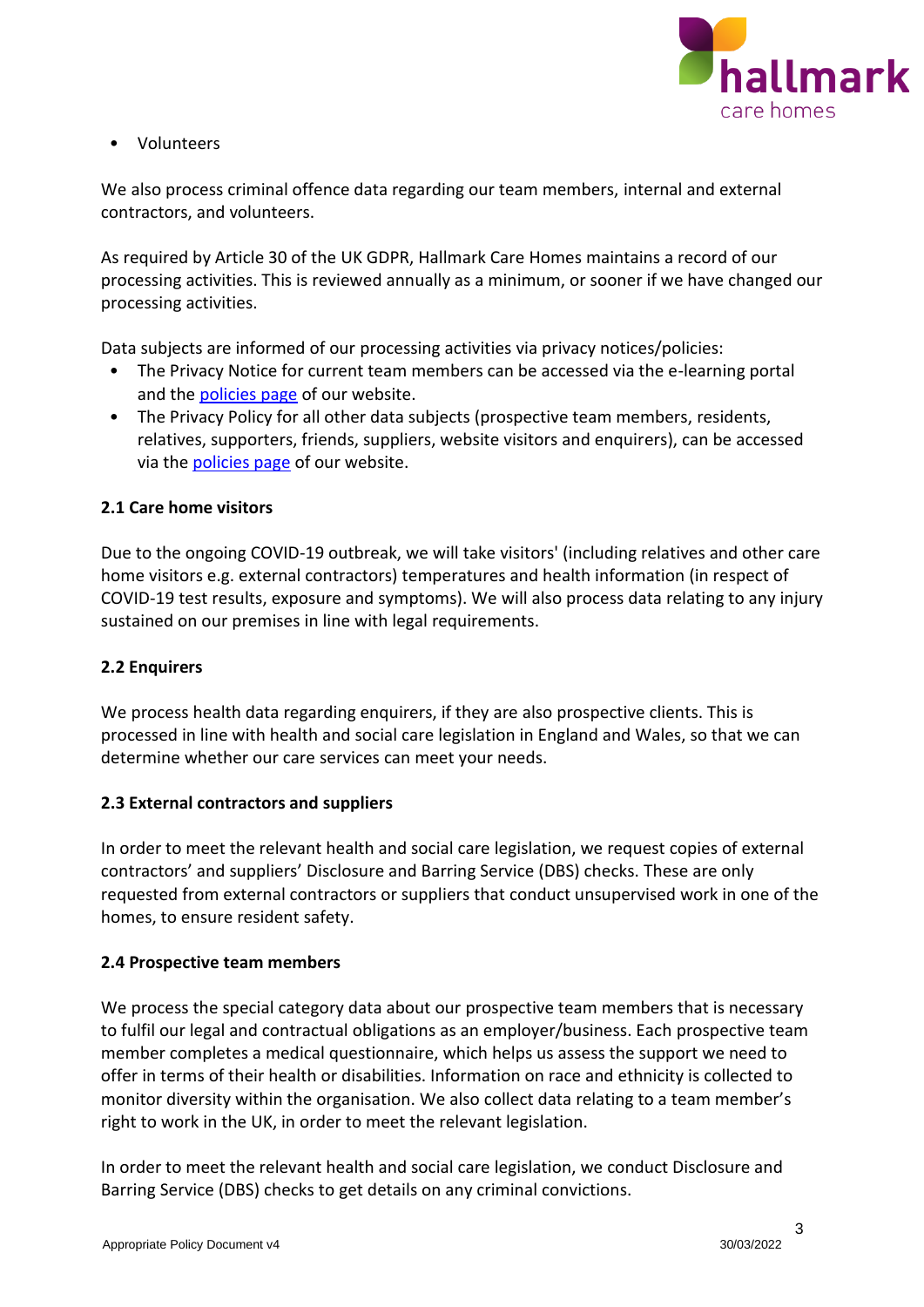

## <span id="page-3-0"></span>**2.5 Residents**

Residents living in one of our care homes receive personal or nursing care. Both of these are activities regulated by the Care Quality Commission (CQC) in England and Care Inspectorate Wales (CIW) in Wales. In order to provide these services, in line with regulatory requirements, we process health and medical data. This includes processing health data about health interventions and treatments. This data may be shared with regulatory bodies such as the CQC, CIW, safeguarding teams and local authorities, as well as other health and social care professionals. We will also process data relating to any injury sustained on our premises in line with legal requirements.

We also process health data to maintain oversight of business operations and for the purposes of due diligence, as well as to maintain contracts with residents and the relevant funding authorities.

In response to the ongoing COVID-19 pandemic, in line with Government guidance, we conduct regular COVID-19 tests and process the details and results of these.

## <span id="page-3-1"></span>**2.6 Team members (including contractors)**

We process the special category data about our team members, contractors and volunteers that is necessary to fulfil our legal and contractual obligations as an employer/business. Each team member completes a medical questionnaire, which helps us assess the support we need to offer in terms of their health or disabilities. Health information is also retained to meet our legal obligations in respect of team member's fitness to return to work after absence due to sickness, as well as entitlement to state benefits. Information on race, ethnicity and sexual orientation is collected to monitor diversity within the organisation. We also collect data relating to a team member's right to work in the UK, in order to meet the relevant legislation. We share this data with relevant government departments and regulators, as well as insurers and legal professionals.

We will also process data relating to any injury sustained on our premises in line with legal requirements. We share this data with relevant government departments and regulators, as well as insurers and legal professionals.

We also process health data to maintain oversight of business operations and for the purposes of due diligence

We also collect details of whether a team member belongs to a trade union. This is only shared with us, by team members, as part of formal human resource processes.

Due to the ongoing COVID-19 panedmic, we are also processing further health data concerning team members i.e. the details and result of their COVID-19 test. We also process team members' (temperatures and health information (in respect of COVID-19 exposure and symptoms).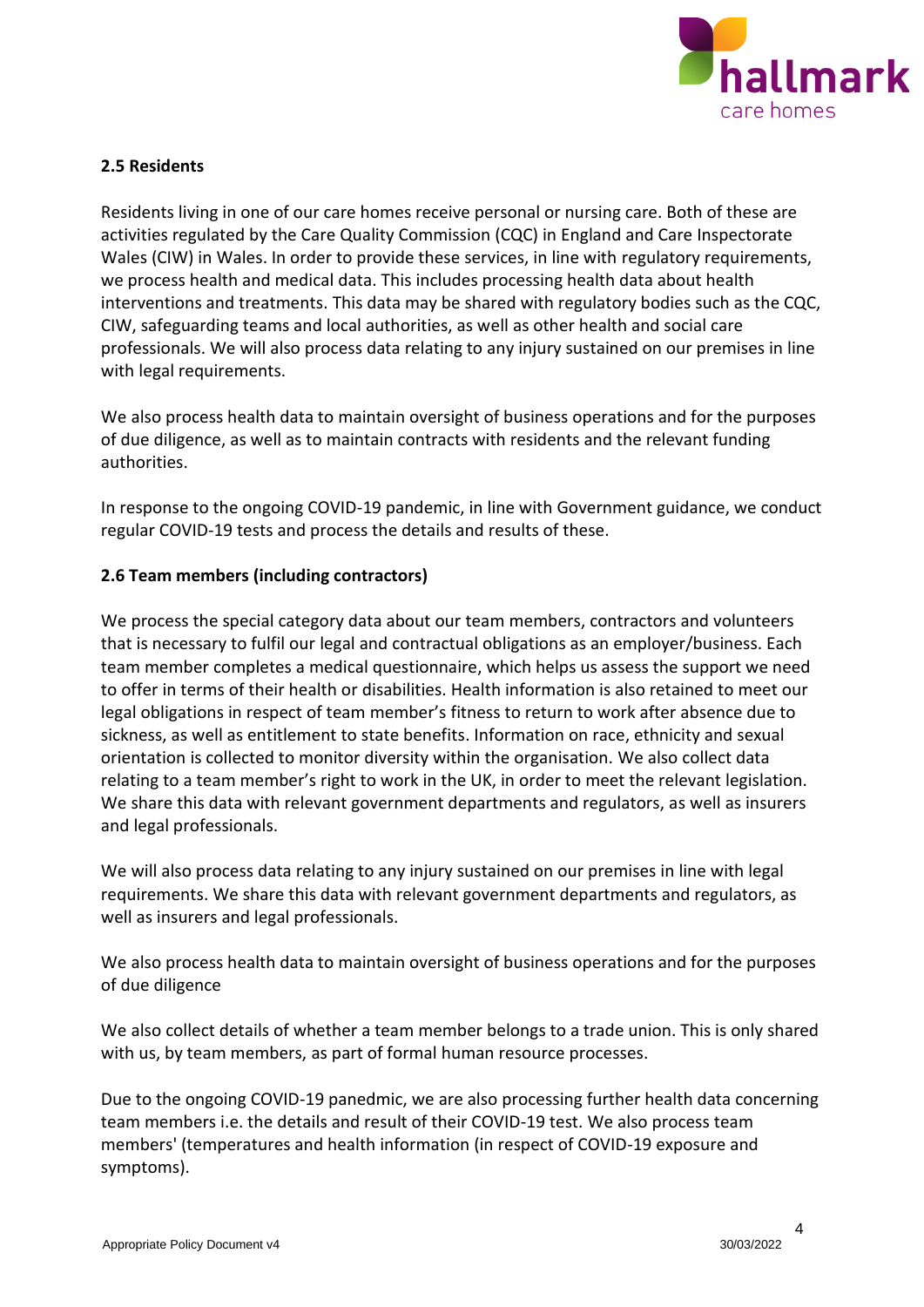

In order to meet the relevant health and social care legislation, we conduct Disclosure and Barring Service (DBS) checks to get details on any criminal convictions.

## <span id="page-4-0"></span>**2.7 Volunteers**

Each volunteer completes a medical questionnaire, which helps us assess the support we need to offer in terms of their health or disabilities.

Due to the ongoing COVID-19 pandemic, we also process further health data concerning volunteers i.e. the details and result of their COVID-19 test. We also process volunteers' (temperatures and health information (in respect of COVID-19 exposure and symptoms).

#### <span id="page-4-1"></span>**3. PROCEDURES FOR ENSURING COMPLIANCE WITH THE PRINCIPLES**

The points below briefly explain how Hallmark Care Homes processes special category and criminal offence data in compliance with the principles of the UK GDPR.

#### <span id="page-4-2"></span>**3.1 Accountability principle**

As required by the UK GDPR and DPA 2018, the Hallmark Care Homes group of companies have a Data Protection Officer (DPO). The DPO is registered with the Information Commissioner's Office (ICO).

The DPO highlights any key data protection risks at the quarterly Risk Management Group meeting. The DPO submits a detailed report to this Group, quarterly.

We also complete the NHS Data Security and Protection Toolkit self-assessment annually, for each care home.

#### **3.1.1 Do we maintain appropriate documentation of our processing activities?**

A record of processing is maintained and updated when there are changes to our processing activities. The relevant privacy notices are then changed in light of this. In addition to this, we also maintain a number of data protection logs:

- Legitimate interest assessment log
- A log recording changes to the record of processing
- Record of decisions log
- Data privacy impact assessment log
- Data processing agreement log
- Freedom of Information request log
- Record request log
- Personal data breach log
- Subject access request log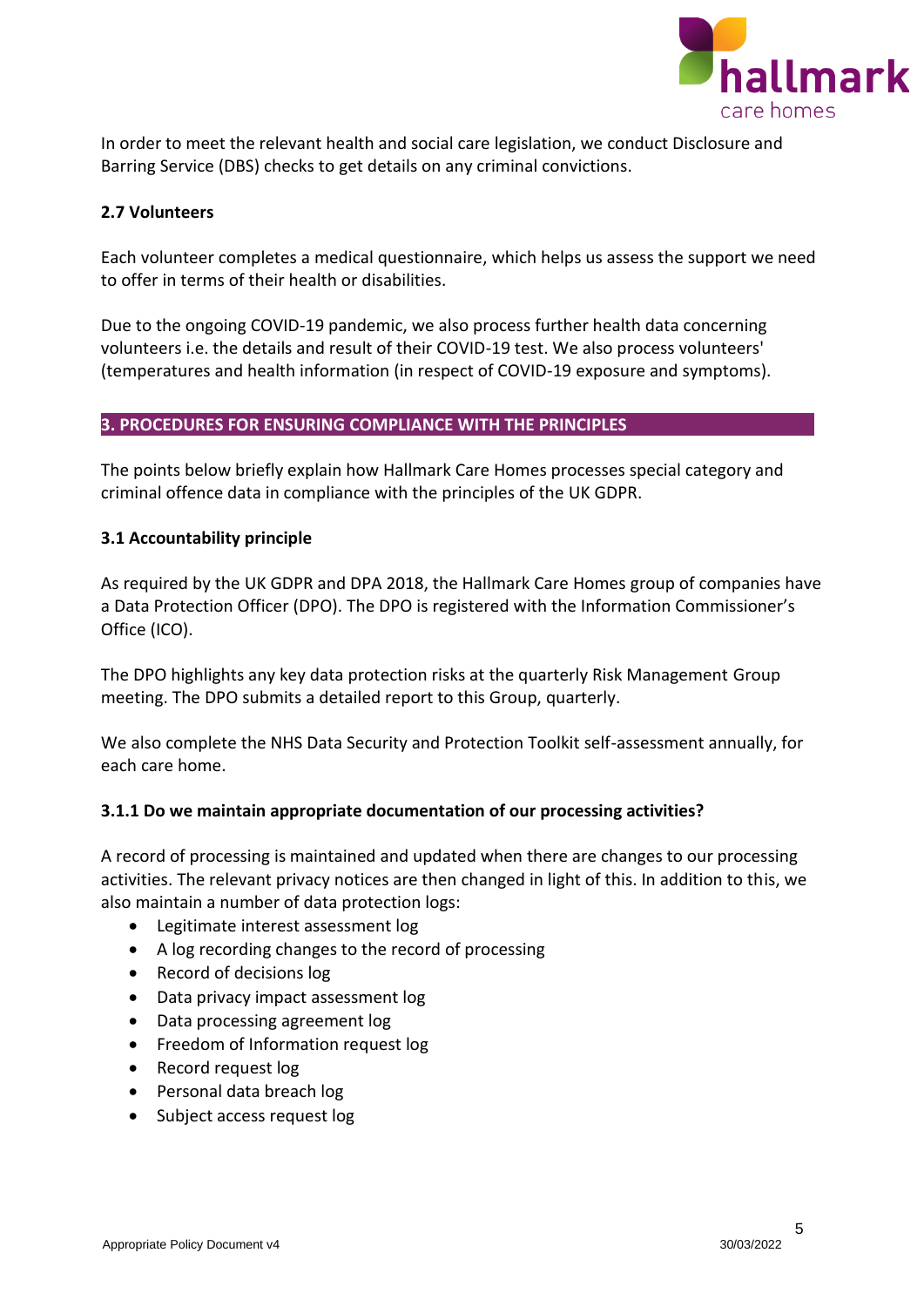

## **3.1.2 Do we have appropriate data protection policies?**

We have a number of data protection policies:

- Bring your own device (BYOD) policy
- CCTV policy
- Central Support (Head Office) office security policy
- Consent for inclusion in marketing activities policies (for residents, team members and external stakeholders)
- Data and IT security policy
- Data protection/GDPR policy
- External storage and archiving policy
- Individual rights and data access policy
- Personal data breach policy
- Records management and retention policy

All are reviewed every 3 years, or sooner, if there is a change in legislation or best practice. Policies are developed by the DPO and ratified by the Senior Information Risk Owner. This role is held by the organisation's Care Quality, Governance and Compliance Director.

# **3.1.3 Do we carry out data protection impact assessments (DPIA) for uses of personal data that are likely to result in high risk to individuals' interests?**

Data controllers must conduct DPIAs ahead of high-risk processing. This requirement is detailed in our Data protection/GDPR policy. A DPIA will be conducted when we are implementing major system or business change programs involving the processing of personal data including:

- The use of new technologies (programs, systems or processes), or changing technologies (programs, systems or processes).
- Automated processing including profiling and automatic decision making.
- Large-scale processing of special categories of personal data or criminal convictions data.
- Large-scale, systematic monitoring of a publicly accessible area.

Our DPIAs will include:

- A description of the processing, its purposes and our legitimate interests, if appropriate.
- An assessment of the necessity and proportionality of the processing in relation to its purpose.
- An assessment of the risk to individuals.
- The risk mitigation measures in place and demonstration of compliance.

# **3.1.4 Technical and organisational measures in place to protect data.**

We have a number of technical and organisational measures in place to protect all data, including special category and criminal offence data. These are:

- A suite of data protection policies which detail company expectations on the processing, management and security of personal data. See [section 3.1](#page-4-2) for more information.
- Physical access security to buildings, rooms and cabinets containing personal data in the

6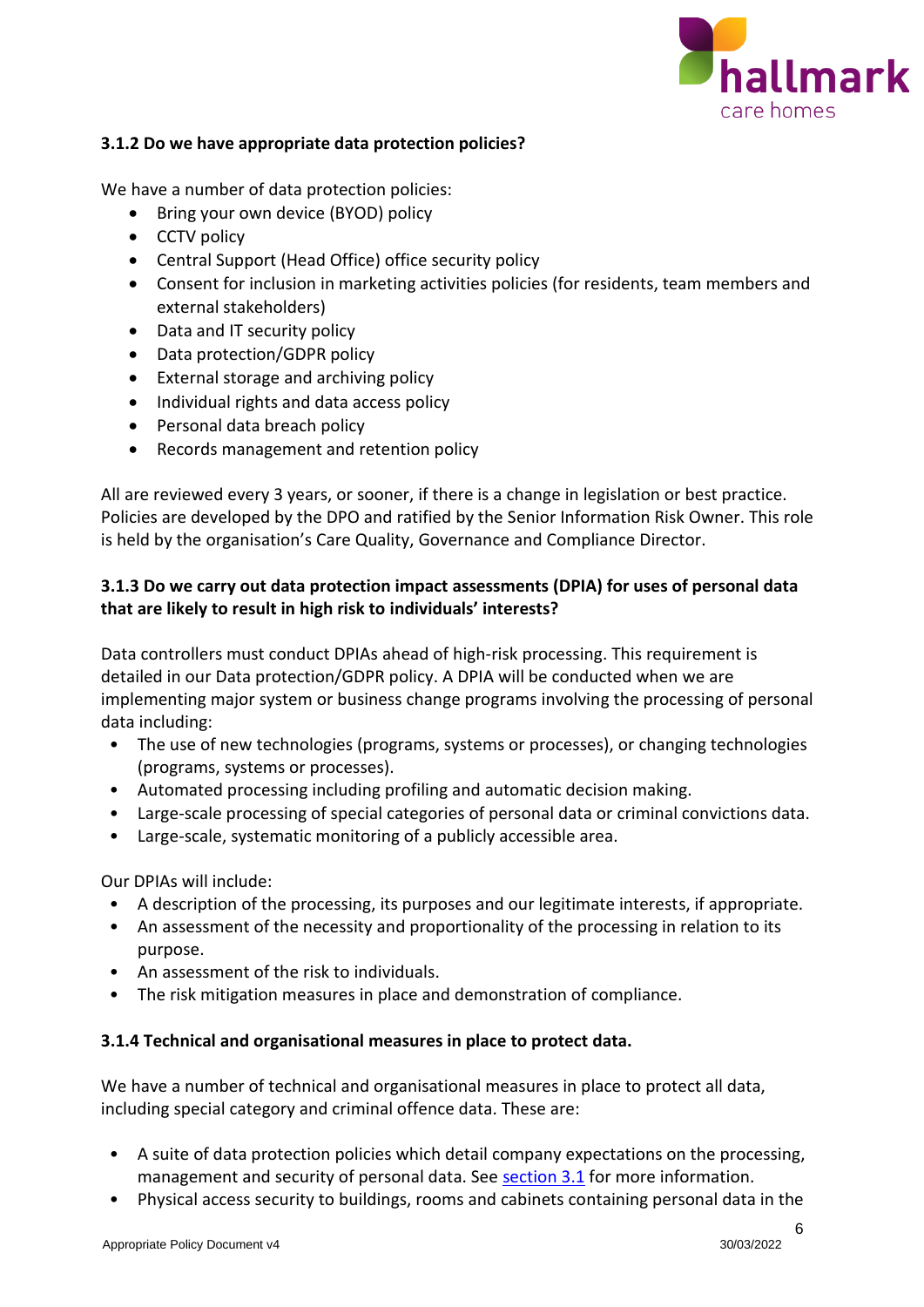

form of codes or locks.

- Password requirements for network and systems access.
- Email encryption system to ensure email communications containing personal data are secure.
- Antivirus and malware systems
- Annual GDPR audit of each home to assess their adherence to prescribed policies.
- Annual training (either e-learning or face to face) which provides information to team members on how to handle data securely.

# <span id="page-6-0"></span>**3.2 Principle (a): lawfulness, fairness and transparency**

We have identified an appropriate lawful basis, and a further Schedule 1 condition, for processing special category and criminal offence data. These are detailed in [section 5](#page-9-0) of this document.

We make appropriate privacy information available with respect to the special category and criminal offence data we process:

- Privacy and fair processing notice for current team members is available on the e-learning portal and th[e policies page](https://www.hallmarkcarehomes.co.uk/policies/) of our website.
- Privacy and fair processing notice for prospective team members is available on our website [here.](https://www.hallmarkcarehomes.co.uk/policies/)
- The Privacy policy for residents, relatives, suppliers, website/social media visitors and enquiries, is available on our website [here.](https://www.hallmarkcarehomes.co.uk/policies/)

These notices/policies provide accurate information on when we collect the special category or criminal offence data. They detail why this data is needed and the rights that data subjects have in relation to this.

# <span id="page-6-1"></span>**3.3 Principle (b): purpose limitation**

We have clearly identified our purpose(s) for processing special category and criminal offence data. We have included appropriate details of these purposes in our privacy information for data subjects.

If we plan to use personal data for a new purpose (other than a legal obligation or function set out in law), we will check that this is compatible with our original purpose or get specific consent for the new purpose.

# <span id="page-6-2"></span>**3.4 Principle (c): data minimisation**

We only collect the special category or criminal offence data we actually need for our specified purposes. We have the sufficient amount of this data to ensure that we can properly fulfil the identified purposes.

# <span id="page-6-3"></span>**3.5 Principle (d): accuracy**

Data is reviewed regularly to ensure that it is still accurate, where relevant. The frequency of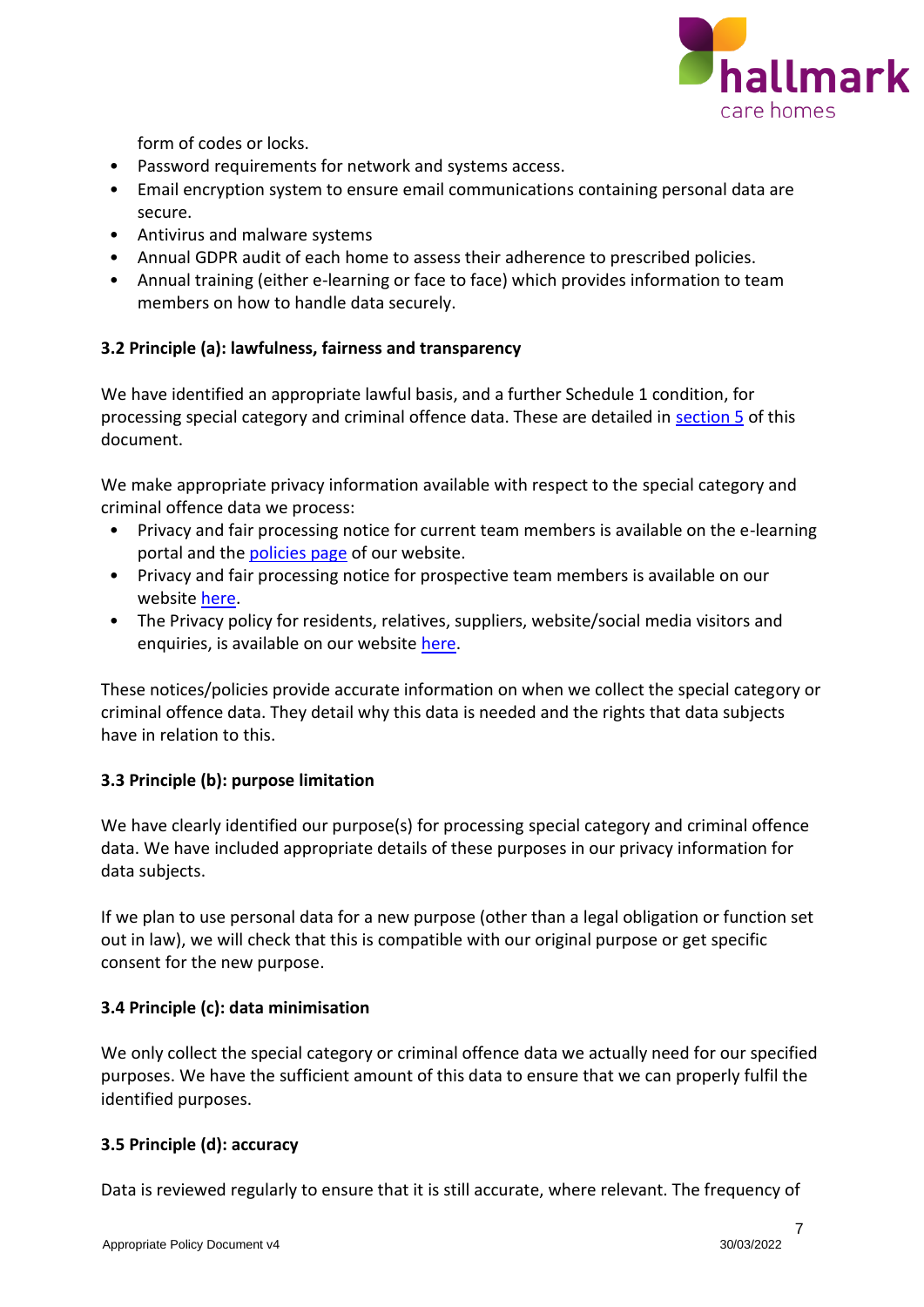

this review depends on the data being processed. For example, care plan documentation is reviewed monthly and evaluated biannually (in England) or quarterly (in Wales), and criminal record checks are renewed every 3 years. Policies and procedures are in place which state the organisation's expectations with regards to maintaining the accuracy of data.

If data is inaccurate, data subjects can request that this is rectified. How data subjects can invoke their right to rectification is detailed in our Individual Rights and Data Access policy. A copy of which is available on our website [here.](https://www.hallmarkcarehomes.co.uk/policies/) Where data has been rectified, we will keep a record of the mistake and ensure lessons are learnt following this.

## <span id="page-7-0"></span>**3.6 Principle (e): storage limitation**

The special category and criminal offence data processed by us, is detailed in our record of processing and in our Records Management and Retention policy. Retention timescales are determined based on our legal obligations, as well as our interests and needs as a business. Where possible, we aim to mirror our retention timescales with those of NHS England.

Our Records Management and Retention policy also details how data should be archived and disposed of, when the retention timescale has passed. Spot checks of these processes are conducted by the DPO as part of their annual GDPR audit.

## <span id="page-7-1"></span>**3.7 Principle (f): integrity and confidentiality (security)**

We have appropriate policies, procedures, and technical and organisational measures, to protect electronic and hard copy information. These are reviewed regularly and assessed as part of the annual GDPR audit conducted by the DPO.

A DPIA will be conducted when we are implementing major system or business change programs, involving the processing of personal data. DPIAs include an assessment of the risks to individuals and the risk mitigation measures in place.

#### <span id="page-7-2"></span>**4. RETENTION AND ERASURE POLICIES**

Our retention timescales are detail in our retention schedule, which is included in our Records Management and Retention policy and record of processing.

Special category data is retained for:

- Residents: 7 years after death or from moving out from one of our care homes. We hold data relating to non-serious accidents for 10 years and 20 years for serious accidents.
- Team members (including contractors and volunteers): 7 years after our employment contract, volunteer agreement or contractor agreement has ended. In respect of dermatitis risk assessments or annual skin surveillance, these are retained for 40 years from the date of the screening. We hold data relating to non-serious accidents for 10 years and 20 years for serious accidents.
- Prospective team members: Data will be held for 2 years if a prospective team member is unsuccessful in their application. If an offer of employment is made, this data will be retained for 7 years, as stated above for team members.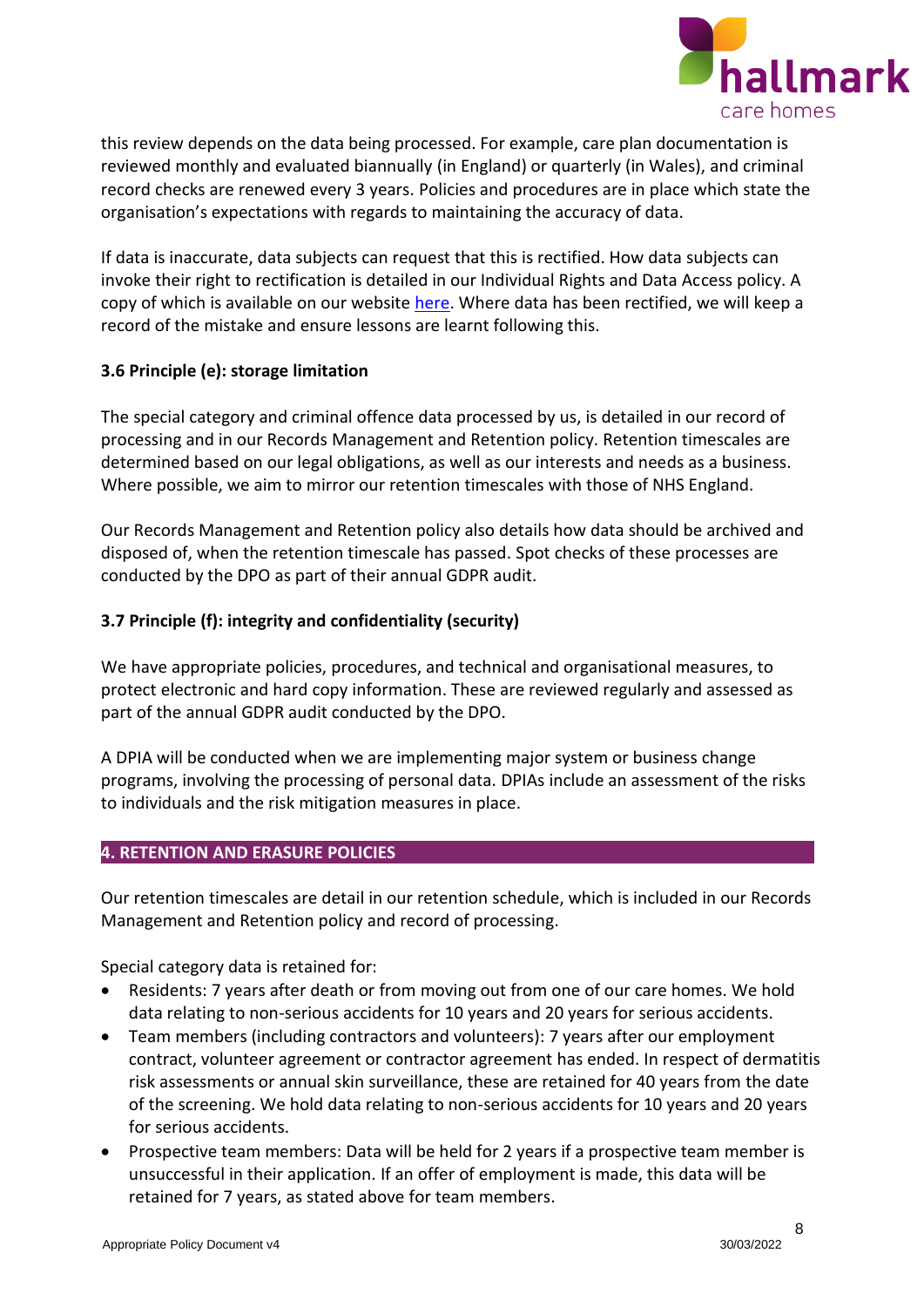

• Care home visitors (including external contractors and suppliers): 6 months following the official end of the COVID-19 outbreak. We hold data relating to non-serious accidents for 10 years and 20 years for serious accidents.

Criminal offence data retained for:

- Team members (including contractors and visitors): 7 years after our employment contract, volunteer agreement or contractor agreement has ended.
- Prospective team members: Data will be held for 2 years if a prospective team member is unsuccessful in their application. If an offer of employment is made, this data will be retained for 7 years, as stated above for team members.
- External contractors and suppliers: 1 month after the contract ends or for 3 years from the last time work was conducted for us (for contracts with no end date).

Hard copy data is either shredded or destroyed. IT equipment, potentially containing special category or criminal offence data, is destroyed securely.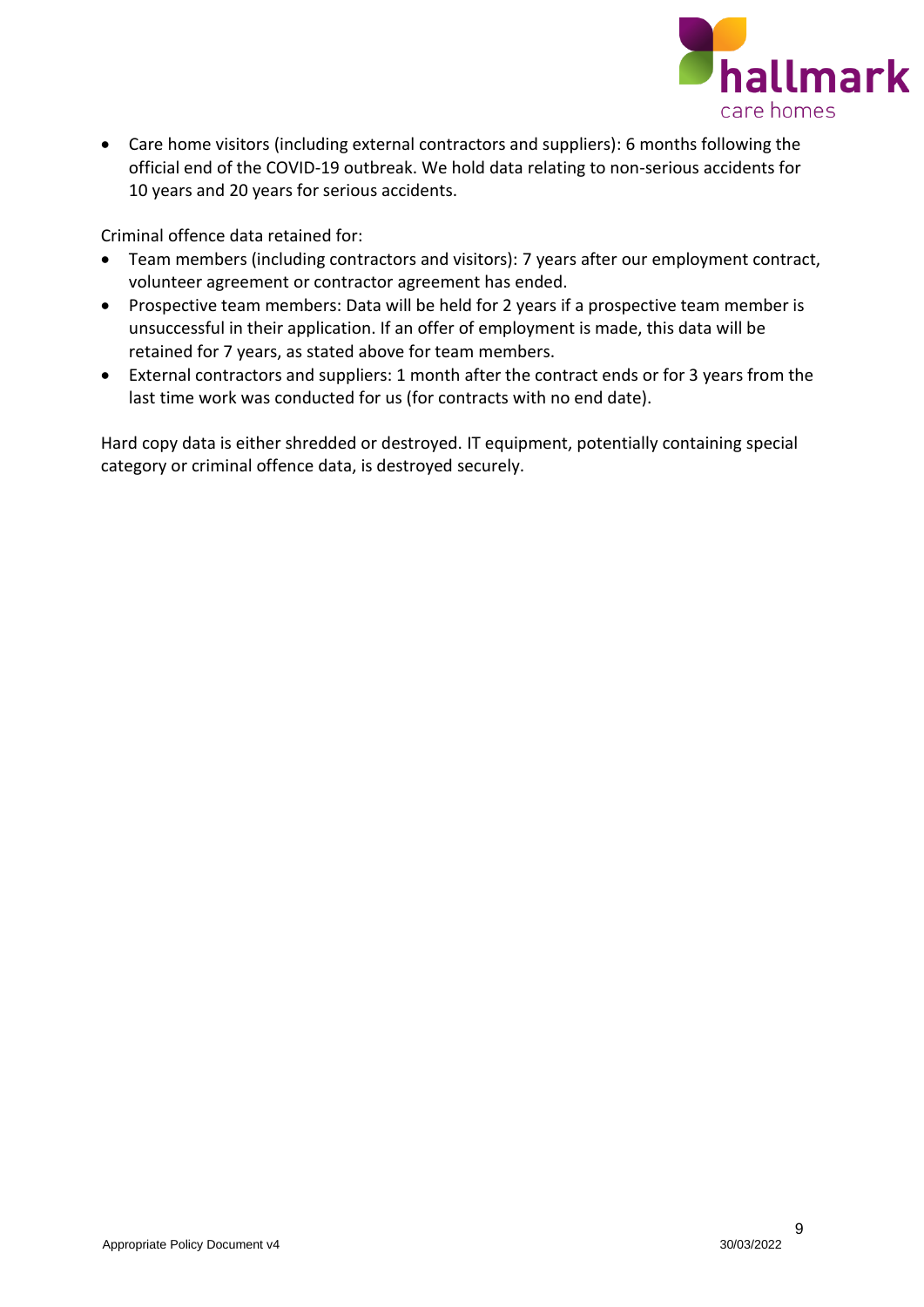## **5. SCHEDULE 1 CONDITIONS FOR PROCESSING**

We can only process special category data if we can meet one of the specific conditions in Article 9 of the UK GDPR. Five of the conditions for processing are provided solely in Article 9 of the UK GDPR. The other five require authorisation or a basis in UK law, which means we need to meet additional conditions set out in the Data Protection Act (DPA) 2018.

<span id="page-9-0"></span>

| <b>Data</b>                                              | Who it relates to           | <b>Reason for</b><br>processing        | Lawful basis (Article 6)                                                       | <b>Condition for processing</b><br>(Article 9/Schedule 1)                                                                                                                                 |
|----------------------------------------------------------|-----------------------------|----------------------------------------|--------------------------------------------------------------------------------|-------------------------------------------------------------------------------------------------------------------------------------------------------------------------------------------|
| Health data relating to<br>physical and mental<br>health | Care home visitors          | Accident and<br>incident<br>management | $6(1)(c)$ : we have to comply<br>with a legal obligation                       | Article 9(2)(h) - provision of health or<br>social care or treatment or the<br>management of health or social care<br>systems and services [DPA 2018,<br>Schedule 1, Part 1, paragraph 2] |
| Health: COVID test<br>details and result                 | Care home visitors          | COVID-19<br>risk<br>mitigation         | $6(1)(e)$ : we are carrying out<br>tasks in the public interest                | Article 9(2)(i) - public health [DPA<br>2018, Schedule 1, Part 1, paragraph 3]                                                                                                            |
| Health data relating to<br>physical and mental<br>health | Care home visitors          | COVID-19<br>risk<br>mitigation         | $6(1)(e)$ : we are carrying out<br>tasks in the public interest                | Article 9(2)(i) - public health [DPA<br>2018, Schedule 1, Part 1, paragraph 3]                                                                                                            |
| Health data relating to<br>physical and mental<br>health | Enquirers                   | Enquiry<br>management                  | $6(1)(f)$ : it's in our legitimate<br>interests                                | Article 9(2)(h) - provision of health or<br>social care or treatment or the<br>management of health or social care<br>systems and services [DPA 2018,<br>Schedule 1, Part 1, paragraph 2] |
| <b>Criminal convictions</b>                              | <b>External contractors</b> | Legal and<br>regulatory<br>compliance  | $6(1)(c)$ : we have to comply<br>with a legal obligation                       | Article 9(2)(h) - provision of health or<br>social care or treatment or the<br>management of health or social care<br>systems and services [DPA 2018,<br>Schedule 1, Part 1, paragraph 2] |
| Health data relating to<br>physical and mental<br>health | Prospective team members    | Recruitment                            | $6(1)(b)$ : steps are required<br>prior to a contract with the<br>data subject | Article 9(2)(h) - provision of health or<br>social care or treatment or the<br>management of health or social care                                                                        |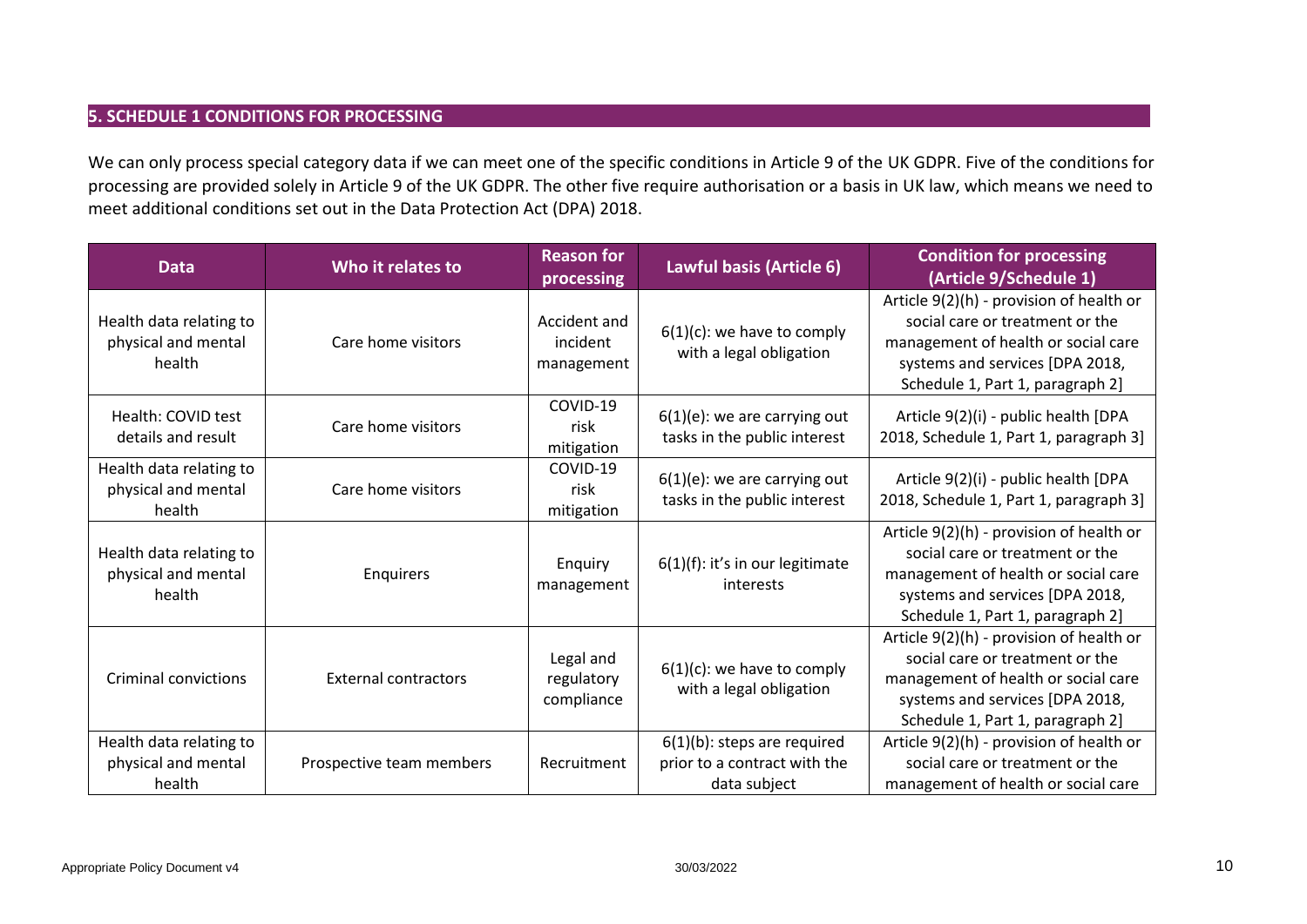| <b>Data</b>                                              | Who it relates to        | <b>Reason for</b><br>processing                       | Lawful basis (Article 6)                                                       | <b>Condition for processing</b><br>(Article 9/Schedule 1)                                                                                                                                 |
|----------------------------------------------------------|--------------------------|-------------------------------------------------------|--------------------------------------------------------------------------------|-------------------------------------------------------------------------------------------------------------------------------------------------------------------------------------------|
|                                                          |                          |                                                       |                                                                                | systems and services [DPA 2018,<br>Schedule 1, Part 1, paragraph 2]                                                                                                                       |
| <b>Criminal convictions</b>                              | Prospective team members | Recruitment                                           | $6(1)(b)$ : steps are required<br>prior to a contract with the<br>data subject | Article 9(2)(h) - provision of health or<br>social care or treatment or the<br>management of health or social care<br>systems and services [DPA 2018,<br>Schedule 1, Part 1, paragraph 2] |
| Racial or ethnic origin                                  | Prospective team members | Recruitment                                           | $6(1)(b)$ : steps are required<br>prior to a contract with the<br>data subject | Article 9(2)(b) - Employment, social<br>security and social protection [DPA<br>2018, Schedule 1, Part 1, paragraph 1]                                                                     |
| Health data relating to<br>physical and mental<br>health | Residents                | Accident and<br>incident<br>management                | $6(1)(c)$ : we have to comply<br>with a legal obligation                       | Article 9(2)(h) - provision of health or<br>social care or treatment or the<br>management of health or social care<br>systems and services [DPA 2018,<br>Schedule 1, Part 1, paragraph 2] |
| Health data relating to<br>physical and mental<br>health | Residents                | <b>Business</b><br>operations<br>and due<br>diligence | $6(1)(f)$ : it's in our legitimate<br>interests                                | Article 9(2)(h) - provision of health or<br>social care or treatment or the<br>management of health or social care<br>systems and services [DPA 2018,<br>Schedule 1, Part 1, paragraph 2] |
| Health data relating to<br>physical and mental<br>health | Residents                | Contract<br>management                                | $6(1)(b)$ : we have a contract<br>with the data subject                        | Article 9(2)(b) - Employment, social<br>security and social protection [DPA<br>2018, Schedule 1, Part 1, paragraph 1]                                                                     |
| Health: COVID test<br>details and result                 | Residents                | COVID-19<br>risk<br>mitigation                        | $6(1)(e)$ : we are carrying out<br>tasks in the public interest                | Article 9(2)(i) - public health [DPA<br>2018, Schedule 1, Part 1, paragraph 3]                                                                                                            |
| Health data relating to<br>physical and mental<br>health | Residents                | Delivery of<br>health and<br>social care              | $6(1)(c)$ : we have to comply<br>with a legal obligation                       | Article 9(2)(h) - provision of health or<br>social care or treatment or the<br>management of health or social care<br>systems and services [DPA 2018,<br>Schedule 1, Part 1, paragraph 2] |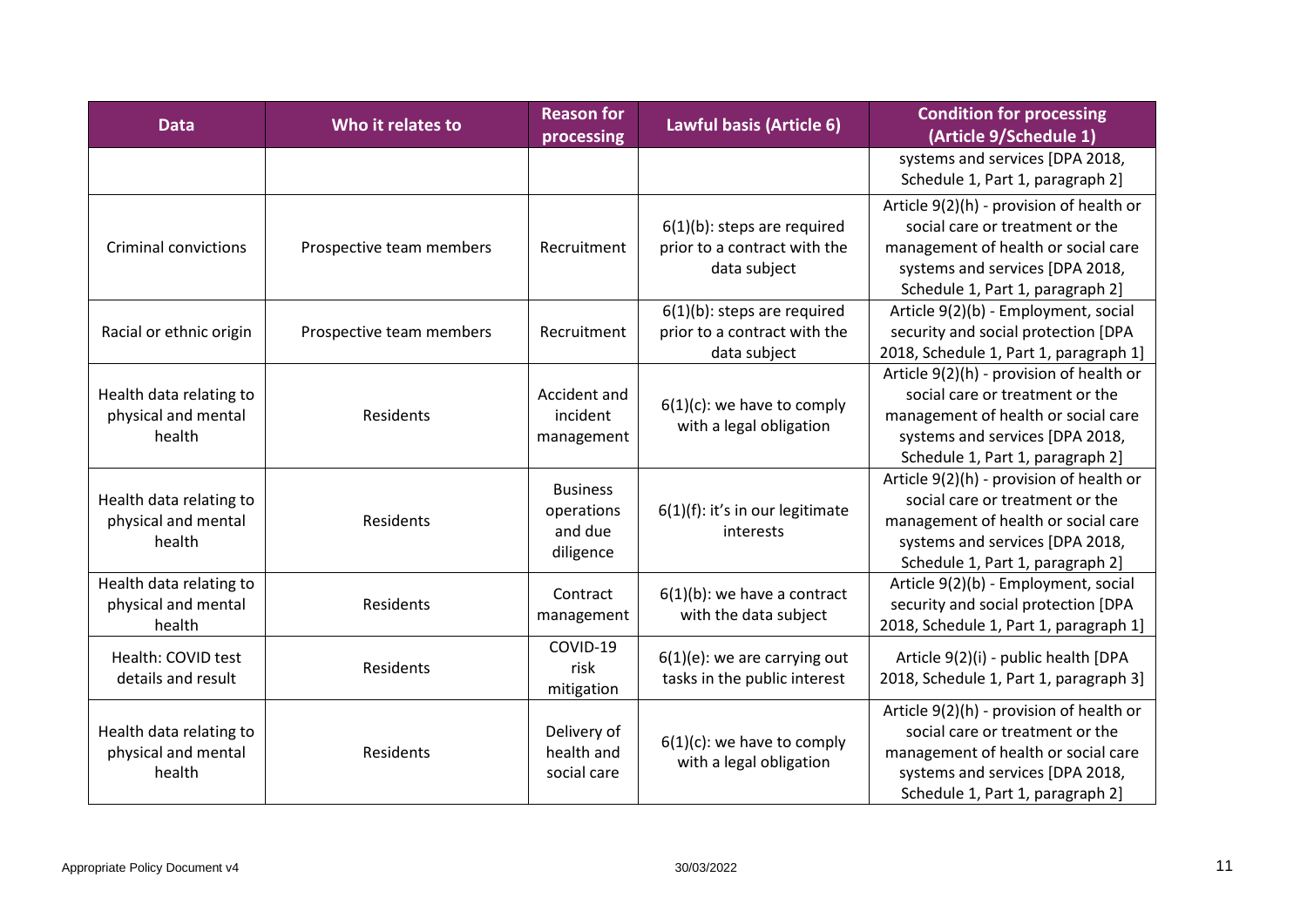| <b>Data</b>                                              | Who it relates to | <b>Reason for</b><br>processing                                                    | Lawful basis (Article 6)                                        | <b>Condition for processing</b><br>(Article 9/Schedule 1)                                                                                                                                 |
|----------------------------------------------------------|-------------------|------------------------------------------------------------------------------------|-----------------------------------------------------------------|-------------------------------------------------------------------------------------------------------------------------------------------------------------------------------------------|
| Data regarding<br>religious or<br>philosophical beliefs  | Residents         | Delivery of<br>health and<br>social care                                           | $6(1)(c)$ : we have to comply<br>with a legal obligation        | Article 9(2)(h) - provision of health or<br>social care or treatment or the<br>management of health or social care<br>systems and services [DPA 2018,<br>Schedule 1, Part 1, paragraph 2] |
| Data regarding sexual<br>orientation                     | Residents         | Delivery of<br>health and<br>social care                                           | $6(1)(c)$ : we have to comply<br>with a legal obligation        | Article 9(2)(h) - provision of health or<br>social care or treatment or the<br>management of health or social care<br>systems and services [DPA 2018,<br>Schedule 1, Part 1, paragraph 2] |
| Health data relating to<br>physical and mental<br>health | Residents         | <b>Health data</b><br>sharing with<br><b>GP</b> services<br>(at Kew<br>House only) | $6(1)(e)$ : we are carrying out<br>tasks in the public interest | Article 9(2)(h) - provision of health or<br>social care or treatment or the<br>management of health or social care<br>systems and services [DPA 2018,<br>Schedule 1, Part 1, paragraph 2] |
| Health: COVID test<br>details and result                 | Residents         | Legal and<br>regulatory<br>compliance                                              | $6(1)(c)$ : we have to comply<br>with a legal obligation        | Article 9(2)(h) - provision of health or<br>social care or treatment or the<br>management of health or social care<br>systems and services [DPA 2018,<br>Schedule 1, Part 1, paragraph 2] |
| Health data relating to<br>physical and mental<br>health | Residents         | Legal and<br>regulatory<br>compliance                                              | $6(1)(c)$ : we have to comply<br>with a legal obligation        | Article 9(2)(h) - provision of health or<br>social care or treatment or the<br>management of health or social care<br>systems and services [DPA 2018,<br>Schedule 1, Part 1, paragraph 2] |
| Health data relating to<br>physical and mental<br>health | Team members      | Accident and<br>incident<br>management                                             | $6(1)(c)$ : we have to comply<br>with a legal obligation        | Article 9(2)(b) - Employment, social<br>security and social protection [DPA<br>2018, Schedule 1, Part 1, paragraph 1]                                                                     |
| Health data relating to<br>physical and mental<br>health | Team members      | <b>Business</b><br>operations<br>and due<br>diligence                              | 6(1)(f): it's in our legitimate<br>interests                    | Article 9(2)(b) - Employment, social<br>security and social protection [DPA<br>2018, Schedule 1, Part 1, paragraph 1]                                                                     |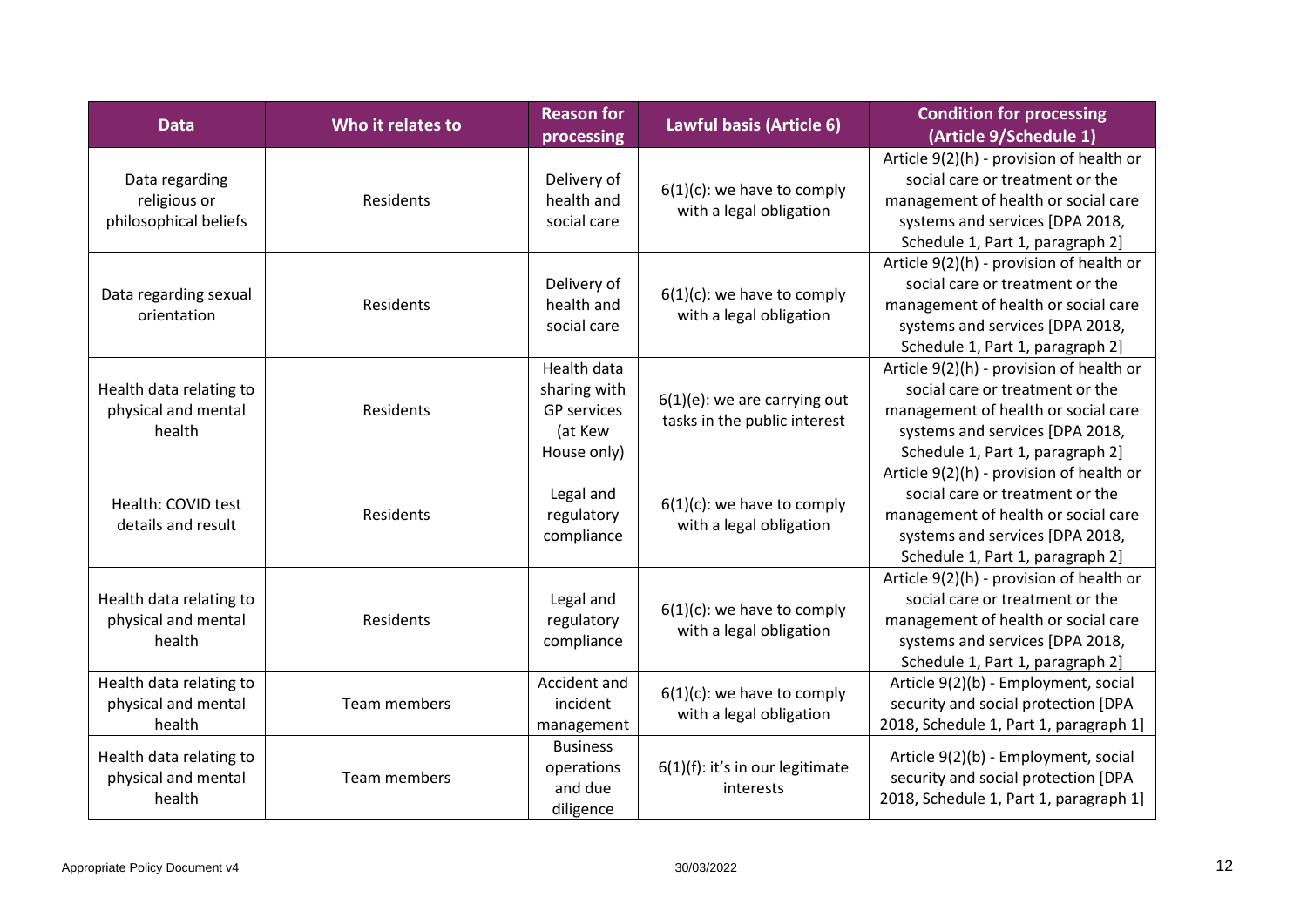| <b>Data</b>                                              | Who it relates to   | <b>Reason for</b><br>processing       | Lawful basis (Article 6)                                        | <b>Condition for processing</b><br>(Article 9/Schedule 1)                                                                                                                                 |
|----------------------------------------------------------|---------------------|---------------------------------------|-----------------------------------------------------------------|-------------------------------------------------------------------------------------------------------------------------------------------------------------------------------------------|
| Health: COVID test<br>details and result                 | Team members        | COVID-19<br>risk<br>mitigation        | $6(1)(e)$ : we are carrying out<br>tasks in the public interest | Article 9(2)(i) - public health [DPA<br>2018, Schedule 1, Part 1, paragraph 3]                                                                                                            |
| Health data relating to<br>physical and mental<br>health | Team members        | COVID-19<br>risk<br>mitigation        | $6(1)(e)$ : we are carrying out<br>tasks in the public interest | Article 9(2)(i) - public health [DPA<br>2018, Schedule 1, Part 1, paragraph 3]                                                                                                            |
| Health data relating to<br>physical and mental<br>health | Team members        | Employee<br>performance<br>management | $6(1)(c)$ : we have to comply<br>with a legal obligation        | Article 9(2)(b) - Employment, social<br>security and social protection [DPA<br>2018, Schedule 1, Part 1, paragraph 1]                                                                     |
| Trade union<br>membership                                | Team members        | Employee<br>performance<br>management | $6(1)(c)$ : we have to comply<br>with a legal obligation        | Article 9(2)(b) - Employment, social<br>security and social protection [DPA<br>2018, Schedule 1, Part 1, paragraph 1]                                                                     |
| <b>Criminal convictions</b>                              | <b>Team members</b> | Employment                            | $6(1)(c)$ : we have to comply<br>with a legal obligation        | Article 9(2)(h) - provision of health or<br>social care or treatment or the<br>management of health or social care<br>systems and services [DPA 2018,<br>Schedule 1, Part 1, paragraph 2] |
| Health data relating to<br>physical and mental<br>health | Team members        | Employment                            | $6(1)(c)$ : we have to comply<br>with a legal obligation        | Article 9(2)(b) - Employment, social<br>security and social protection [DPA<br>2018, Schedule 1, Part 1, paragraph 1]                                                                     |
| Racial or ethnic origin                                  | Team members        | Employment                            | $6(1)(c)$ : we have to comply<br>with a legal obligation        | Article 9(2)(b) - Employment, social<br>security and social protection [DPA<br>2018, Schedule 1, Part 1, paragraph 1]                                                                     |
| Data regarding sexual<br>orientation                     | Team members        | Employment                            | $6(1)(c)$ : we have to comply<br>with a legal obligation        | Article 9(2)(b) - Employment, social<br>security and social protection [DPA<br>2018, Schedule 1, Part 1, paragraph 1]                                                                     |
| Health data relating to<br>physical and mental<br>health | Team members        | Health and<br>safety                  | $6(1)(c)$ : we have to comply<br>with a legal obligation        | Article 9(2)(b) - Employment, social<br>security and social protection [DPA<br>2018, Schedule 1, Part 1, paragraph 1]                                                                     |
| Health data relating to<br>physical and mental<br>health | Team members        | Legal and<br>regulatory<br>compliance | $6(1)(c)$ : we have to comply<br>with a legal obligation        | Article 9(2)(h) - provision of health or<br>social care or treatment or the<br>management of health or social care                                                                        |